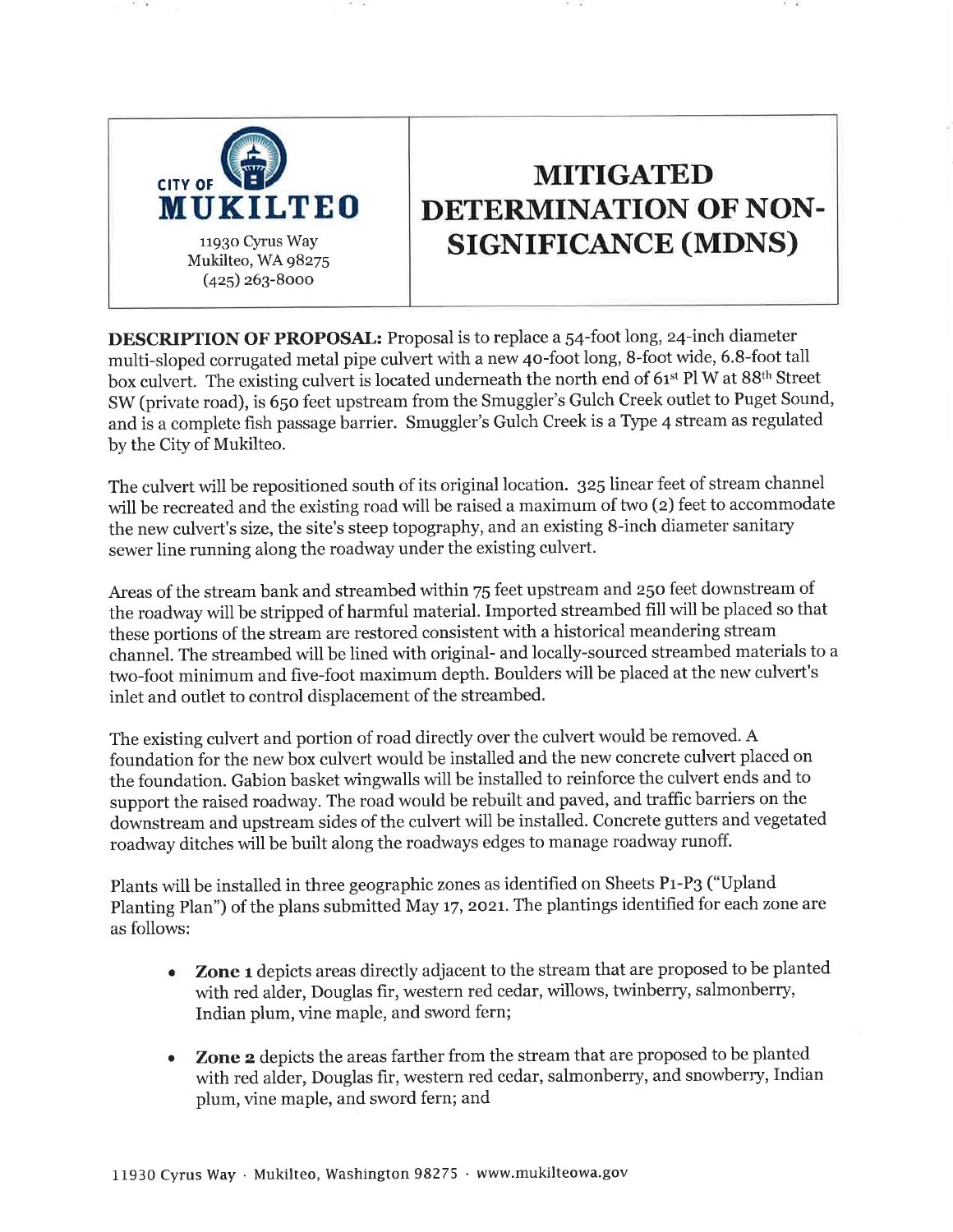**Zone 3** is the drainage channel from 88th St SW (private) to the stream that and is  $\bullet$ proposed to be hydroseeded with grass and clover species.

The plantings and work outside of the stream channel shall occur during the City's regulated dry season of May through September. Any work within the stream channel will occur during the in-water work window of July 16th through September 15th when the stream is expected to be dry.

SEPA is required for the grading quantities in excess of 1,000 cubic yards and work within the stream.

| <b>PROJECT NAME:</b>     | 61 <sup>st</sup> Place W Culvert Improvement Project |
|--------------------------|------------------------------------------------------|
| <b>PROPONENT:</b>        | City of Mukilteo Public Works Department             |
| <b>DATE OF ISSUANCE:</b> | Friday, February 4, 2022                             |

North end of 61st Place W at 88th Street SW on the following parcels: **LOCATION:** 

9025 61st Place W, Mukilteo WA, otherwise known as Snohomish County Assessor Parcel No. 00536900001101, and legally described as:

Section 17 Township 28 Range 4 Quarter NE OLYMPUS TERRACE ASSR PLAT OF BLK 000 D-01 - LOT 11 EXC PTN DAF: BEG SW COR SD LOT 11 TH N ALG W LN 117.69FT TO INT ELY MGN CO RD TH N57\*06 29E 171.46FTT

6026 88th Street SW, Mukilteo WA, otherwise known as Snohomish County Assessor Parcel No. 00464800001200, and legally described as:

HARGREAVES & BAIR W F TRACTS BLK 000 D-00 - TR 12 INCL PRIV RD SUBJ TO ESE PUD 1LESS TH PTN LOT 12 ENCOMPASSING AN EXST RDWY APPROX 30FT IN WIDTH THE C/L OF WH M/L FOL THE FOLG DESC LN BEG SE COR PLAT OF HARGREAVES & BAIR WATERFRONT TRTH N85\*49 30W 204.32FT TPB TH ANG R 48\*02 30 FOL ARC OF CRV TO L HAVING RAD OF 66.76FT CONS AN ANG OF 5\*28 30 AN ARC DIST OF 6.38FT TH N48\*42 52W 130. 76FT TH ANG L 180\* FOL ARC OF A CRV TOR HAVING RAD OF 46.39FT CONS AN ANG OF 135\*54 22 AN ARC DIST OF 110.04FT TH S85\*49 30E 136.77FT TPB

• Smuggler's Gulch HOA Private Road, Mukilteo WA, otherwise known as Snohomish County Assessor Parcel No. 00464800001201, and legally described as:

HARGREAVES & BAIR W F TRACTS TH PTN LOT 12 ENCOMPASSING EXST RDWY APPROX 30FT IN WIDTH THE C/L OFWH M/L FOL THE FOLG DESC LN BEG SE COR PLAT OF HARGREAVES & BAIR WATERFRONT TR TH N85\*49 30W 204.32FT TPB TH ANG R 48\* 02 30 FOL ARC OF CRV TO L HAVING RAD OFCONS AN ANG OF 5\*28 30 AN ARC DIST OF 6.38FT TH N48\*42 52W 130.76FT TH ANG L 180\* FOL ARC OF A CRV TO R HAVING RAD OF 46.39FT CONS AN ANG OF 135\*54 22 AN ARC DIST OF 110.04FT TH S85\*49 30E136.77FT TPB

8926 61st Place W, Mukilteo WA, otherwise known as Snohomish County Assessor Parcel No. 00536900001200, and legally described as:

OLYMPUS TERRACE ASSR PLAT OF BLK 000 D-00 - LOT 12 TGW 1/20TH INT IN LOT 14 & TGW 1/20 INT IN FDT S 660FTOF FDT ALL TDLNDS OF 2ND CLASS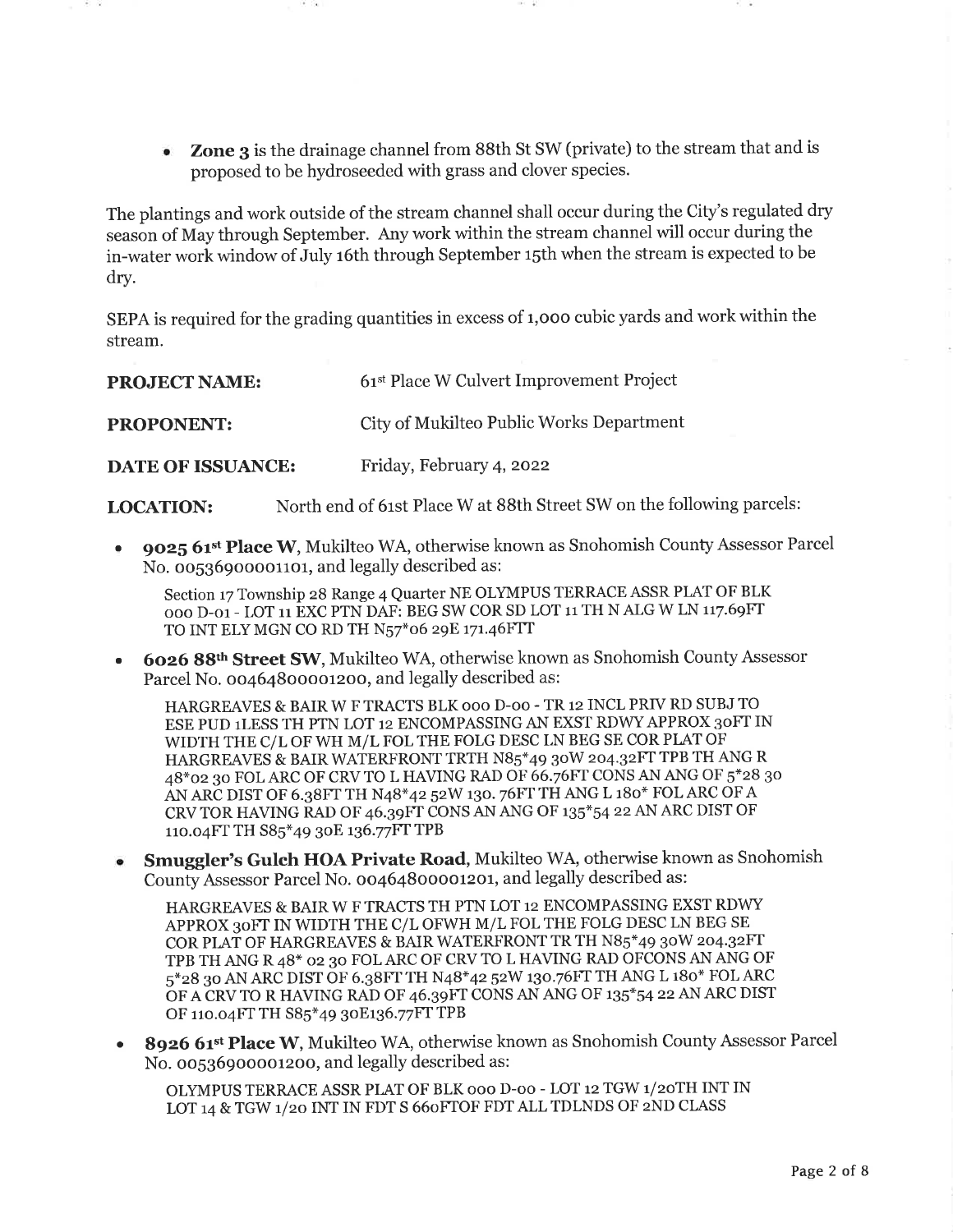SITUATED IN FRONT OF ADJ TO OR UPON TH PTN OF GOVT MEA LN DAF BAAP ON MEA LN IN FR OF GOVT LOT 1 SEC 17-28-4 FR WH THEMEA COR TO SEC 16 & 17 BEARS N37\*30 00E 2 CH & N31\*45 00E 2.23 CH DIST TH FR SD POB RUN S37\*30 OOW 16.19CH TO TERMINAL PT OF THIS DESC BEING TOTAL OF 16.19CH

Smuggler's Gulch Vacant Parcel, Mukilteo WA, otherwise known as Snohomish County Assessor Parcel No. 00536900001300, and legally described as:

Section 17 Township 28 Range 04 Quarter NE OLYMPUS TERRACE ASSR PLAT OF BLK 000 D-00 - TH PTN LOTS 13 & 16 OF SD PLAT EXC TH PTN LY SLY OF FDL BEG SW COR SD LOT 15 TH N02\*51 00E ALG W LN SD LOT187.72FT & BEG OF AFORMND LN TH S72\*30 35E 169.39FT TO E LN SD LOT 16 & TERM SD LN DESC ALSO EXC W 3.00FT OF SD LOT 16 LY N OF SD LN ALSO EXC FDT BEG NW COR LOT 15 TH ELY ALG S LN LOT 13 100FT THNLY ALG A LN PLT E LN LOT 16 TO INT WITH N BDY LOT 13 TH WLY ALG N BDY LN LOT 13 TO TPB PER CITY MUK LLA NO 85-3 REC AFN 8502280324 TGW A PORPORTIONATE INT IN UND 2/20 INT IN LOT 14 & ALSO TGW APORPORTIONATE UND 2/20 INT IN FDP S 660FT OF TLDS OF 2ND CLASS TO EXTREME LOW TIDE SIT IN FRONT OF ADJ TO OR ABTG ON TH PTN GOVT LOT 1 SEC 17-28-4 DAF BAAP ON MEA LN IN FRONT OF SD LOT 1 FR WH MEA COROF SECS 16 & 17 BEARS N37 30 00E 132FT (2 CHS) & N31 30 00E 147.18FT (2.23 CHS) DIST FR SD POB TH S37 30 00W 1068.54FT (16.19 CHS) TO TERM PT THIS DESC

#### City of Mukilteo **LEAD AGENCY:**

The City of Mukilteo has determined that this proposal will not have a probable significant adverse impact on the environment. Pursuant to WAC 197-11-350(3), the proposal has been clarified and changed by the applicant, and conditioned to include necessary mitigation measures to avoid, minimize or compensate for probable significant impacts. An environmental impact statement (EIS) is not required under RCW 43.21C.030(2)(c).

This determination is based on the findings and conclusions below.

# **FINDINGS:**

- 1. The existing culvert at 61st Place W, south of 88th Street SW, has become blocked during periods of high rain, resulting in stormwater overflowing the road.
- 2. As part of a legal settlement in mid-2014, the City of Mukilteo ("City") agreed to program the improvement of the existing culvert in the 2015 City budget. During project design, the City encountered several unanticipated obstacles including poor soil conditions and a fish passage requirement by the Washington Department of Fish and Wildlife (WDFW), the U.S. Army Corps of Engineers (USACE), and the Tulalip Tribes.
- 3. Redesign of the project began in 2018 to include a fish passable culvert and stream enhancements both upstream and downstream of the culvert. The design was approved by the USACE in July 2020 and by WDFW in May of 2021. Both reviews included input from the Tulalip Tribes.
- 4. The City also received approval from the USACE on July 20, 2020, to excavate 200 cubic yards of material, place 50 cubic yards of fill, place 200 cubic yards of streambed gravel, replace the culvert and relocate a segment of the stream in Smuggler's Gulch Creek.
- 5. Removing, excavating, disturbing or dredging soil, sand, gravel, minerals, organic matter or materials of any kind is a regulated activity as described in Mukilteo Municipal Code (MMC) Section 17.52C.040.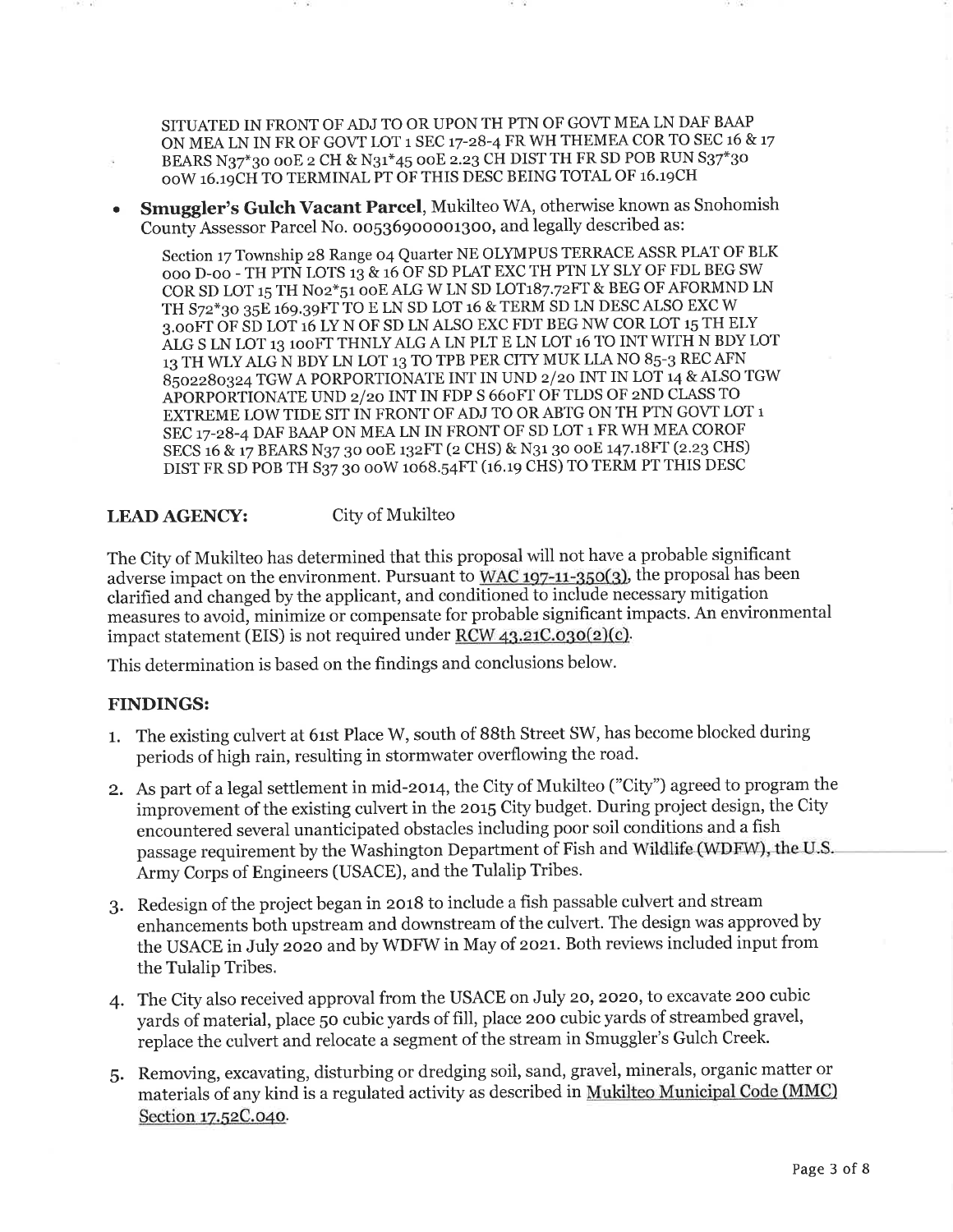- 6. The applicant received a Hydraulic Permit Approval (HPA) permit from the WDFW on May 26, 2021. WDFW HPA permit conditions include that work below the ordinary high-water line shall occur between July 16th and September 15th of a given year and that work under its permit shall be completed by May 25, 2026.
- 7. The supporting documents listed below have been submitted for review by the City:
	- Environmental Checklist, prepared by Connie Bowers, P.E., City of Mukilteo, dated April 2, 2021, and submitted to the City on April 6, 2021
	- 61<sup>st</sup> Place W Culvert Replacement Plans prepared by Tuttle Engineering and Management, dated April 12, 2021, and submitted to the City on May 17, 2021
	- 61<sup>st</sup> Place W Culvert Improvement Project Stormwater Report prepared by Matt Randall, P.E., of Tuttle Engineering and Management, dated March 29, 2019, and submitted to the City on April 28, 2021
	- 61st Place W Culvert Improvement Surface Exploration and Geotechnical Assessment prepared by Tuttle Engineering and Management, dated April 16, 2015, and submitted to the City on May 14, 2021
	- 61st Place W Culvert Improvement Project Gabion Wall Design Technical Memorandum  $\bullet$ prepared by Matt Miller, P.E., Associated Earth Sciences Inc., dated September 17, 2015, and submitted to the City on April 28, 2021
	- 61st Place W Culvert Improvement Project Critical Areas Report, prepared by Northwest Environmental Consulting, LLC, dated February 2019 and submitted to the City on April 28, 2021
	- U.S. Army Corps of Engineers Permit NWS-2019-249, issued on July 20, 2020, and submitted to the City on April 6, 2021
	- Washington State Department of Fish and Wildlife Permit Number 2021-4-344+01  $\bullet$ issued on May 26, 2021 and submitted to the City on September 13, 2021
- 8. A Notice of Application was issued on June 18, 2021, with a 14-day comment period that closed on July 2, 2021.
- The City of Mukilteo received two (2) comments in response to the Notice of Application. **g.** 
	- The first comment was from the Mukilteo Water and Wastewater District stating "the  $\bullet$ District has secured funds to upgrade the portion of gravity sewer main, in the project area, via Participation Agreement with the City. The District utilizes an easement, just south of the project, through the driveway at 8926 61<sup>st</sup> Place W. to access our Lift Station No. 5 site for both routine maintenance and emergency purposes. Maintaining this access 24/7 is of the utmost importance to the District.

The District has awarded the Lift Station 5 Upgrade Project to McClure & Sons Inc. They are scheduled to mobilize to the site the first week of July 2021. The project is anticipated to be complete early 2022. The District and our contractor will coordinate any conflicts with the City and their contractor for the project, should any arise."

- The second comment is from Snohomish County Public Utility District No. 1 (PUD) requesting the City identify any potential conflicts with existing Snohomish PUD electrical facilities and work with Distribution Engineering for any required relocations.
- The project will impact Smuggler's Gulch Creek which is a City regulated Type 4 stream. 10. The project must comply with the requirements of MMC Chapter 17.52C entitled "Fish and wildlife habitat conservation areas (outside shoreline jurisdiction)" including but not limited to the preparation of a Biological/Habitat Report (i.e. critical areas report).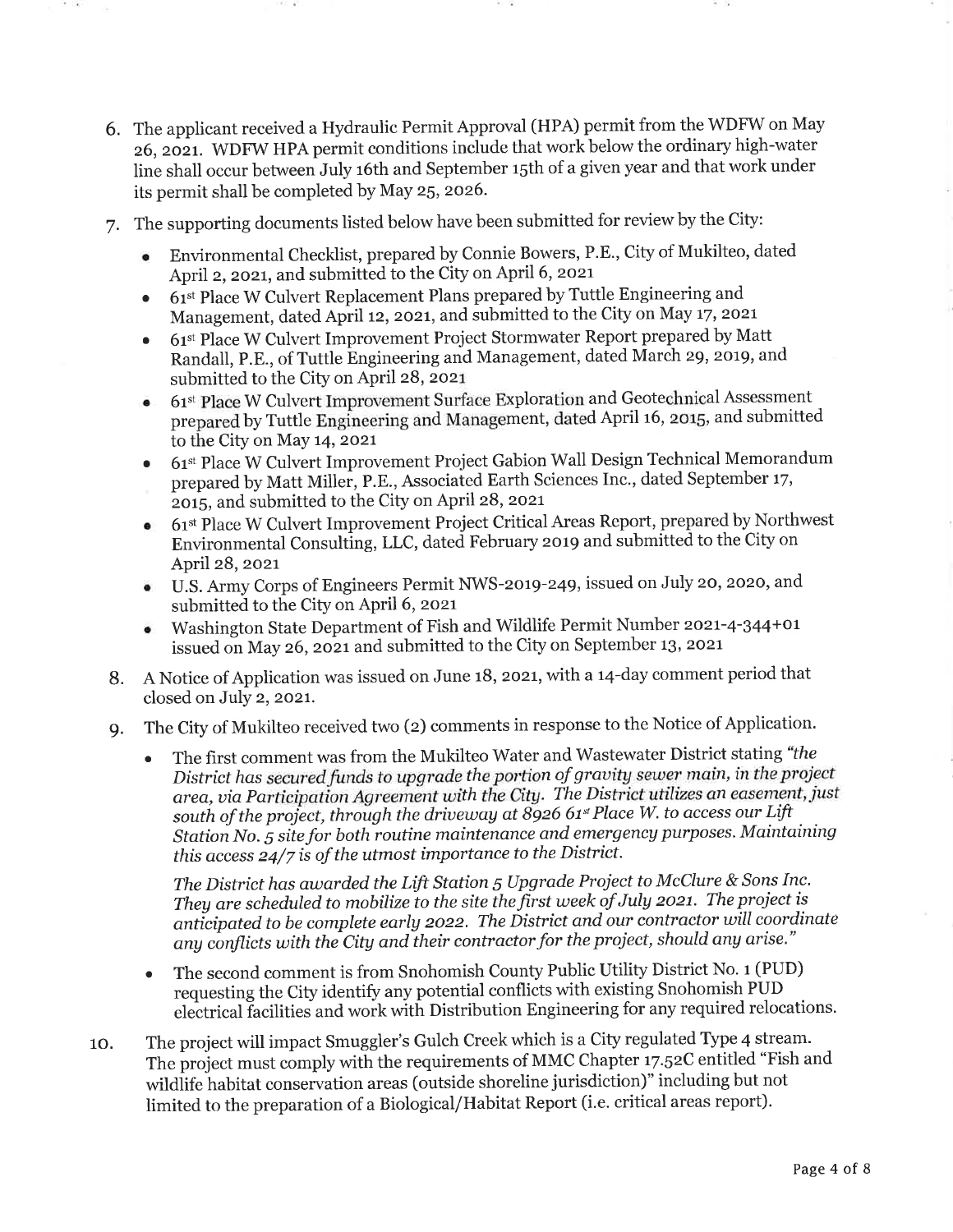- 11. The 61st Place W Culvert Improvement Project Critical Areas Report, prepared by Northwest Environmental Consulting, LLC, documents critical areas in the project area, critical area impacts, proposed mitigation, mitigation goals, performance standards and proposed monitoring, reporting and contingency actions. The City finds the Critical Areas Report acceptable: except that, the report incorrectly recommends a monitoring period and a monitoring report submittal date that does not meet Mukilteo Municipal Code requirements. Monitoring periods and report submittals shall instead meet the requirements of MMC section 17.52C.150 ("Monitoring and contingency plan").
- 12. The 61st Place W Culvert Improvement Project Critical Areas Report states that Smuggler's Gulch Creek is "...seasonal, and is usually dry during summer months" and that critical areas mitigation plantings are to occur during the dry season when the stream will not be flowing to avoid impacts to the stream's water. The Mukilteo Municipal Code provides for a dry season of May 1 through September 30 (outside of the wet season of October 1 to April 30). The project's HPA permit establishes more restrictive time frames for that portion of the project work below the ordinary high-water line (see Finding #6 above).
- 13. The City of Mukilteo has assumed lead agency status for the proposal in accordance with WAC 197-11-758.
- 14. The following Mukilteo Comprehensive Plan policies form the basis for the mitigation measures:
	- The City shall manage and regulate development in critical areas and the shoreline to allow  $LUQ$ : reasonable and appropriate uses in those areas while protecting them against adverse effects and shall regularly evaluate these regulations and programs to ensure they continue to use the best available science to protect environmentally sensitive areas from negative impacts associated with development.
	- LU9a: These wetlands and other critical areas which contribute to the City's stormwater management program should be protected by delineating their locations, adopting relevant land use regulations, purchasing of development rights, and other protective techniques.
	- Maintaining the natural hydrological functions of each watershed, and where appropriate and LU<sub>o</sub>b: possible, restoring them along with freshwater and marine habitats to a more natural state and ecological functionality should be a consideration of all City of Mukilteo actions.
	- Surface water management planning and operations shall comply with City, State, and UT7: Federal surface water regulations and be consistent with the City of Mukilteo Comprehensive Plan.
	- UT7d: Drainage, flooding, and stormwater run-off impacts shall be minimized to the maximum extent practical in land use development proposals and City operations.
	- Streams and wetlands should be an integral part of the stormwater management program, **UT8:** provided they are protected from the negative impacts created by altered flow regimes and pollutant sources.
- 15. This Mitigated Determination of Significance (MDNS) is issued in accordance with the substantive authority described in MMC 17.84.160.

# **CONCLUSIONS:**

1. If mitigation measures are applied, the proposal will not have a probable significant adverse impact on the environment.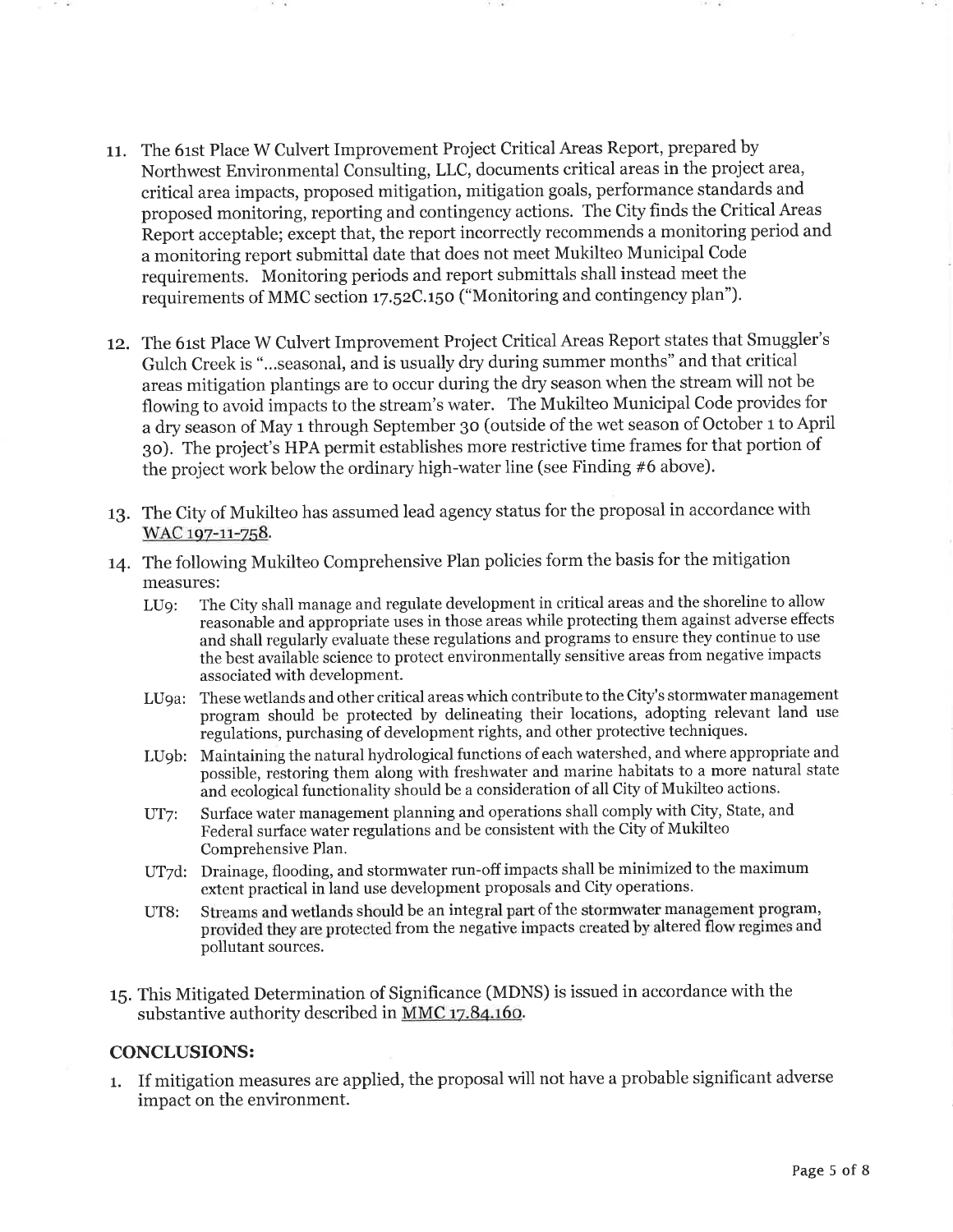- 2. Substantive authority exists to support the imposition of the identified mitigation measures.
- 3. Mukilteo Municipal Code required public notice procedures for this SEPA determination have been met.

# **MITIGATION MEASURES:**

The lead agency for this proposal has determined that the proposal does not have a probable significant adverse impact on the environment if the following mitigation measures are followed:

- 1. The planting and other recommendations of the Critical Areas Report prepared by Northwest Environmental Consulting, LLC dated February 2019 shall be met; except that, the monitoring period and monitoring report submittal date shall instead meet the requirements of MMC section 17.52C.150 ("Monitoring and contingency plan). Other Mukilteo Municipal Code critical areas requirements not specifically addressed in the Critical Areas Report including, but not limited to, acceptable surety devices and longterm maintenance shall also be met.
- 2. All development shall proceed in accordance with the recommendations listed in the Geotechnical Report dated April 16, 2015, prepared by Associated Earth Sciences Incorporated.
- 3. All development shall proceed in accordance with the HPA permit number 2021-4- 344+01 issued by the WDFW on May 26, 2021.
	- a. Work below the ordinary high-water line shall occur between July 16th and September 15<sup>th</sup> of a given year.
	- b. Work under this permit shall be completed by May 25, 2026.
- 4. Work shall be done in accordance with the approved USACE Permit NWS-2019-249. If the authorized work has not been completed by March 18, 2022, and the applicant has commenced or is under contract to commence this activity before March 18, 2022, the applicant has until March 18, 2023, to complete the activity under the terms and conditions of the USACE Permit NWS-2019-249.
- 5. The applicant shall comply with other applicable codes and requirements.

# **COMMENT PERIOD:**

This MDNS is issued pursuant to WAC 197-11-340(2) and MMC 17.84.100; the lead agency will not act on this proposal for 14 days from Wednesday, November 24, 2021. Comments must be submitted no later than  $4:30$  p.m. on Friday, February 18, 2022. After that date, this determination becomes final.

# **APPEAL PERIOD:**

Appeals of this determination shall be made by filling out the appeal form and submitting it with the appeal fee to the City of Mukilteo Community Development Department, 11930 Cyrus Way, Mukilteo, WA 98275 by 4:30 p.m. on Friday, March 4, 2022. At a SEPA hearing, all testimony is under oath and you must provide specific factual objections. Appeal procedures can be found in MMC 17.84.170.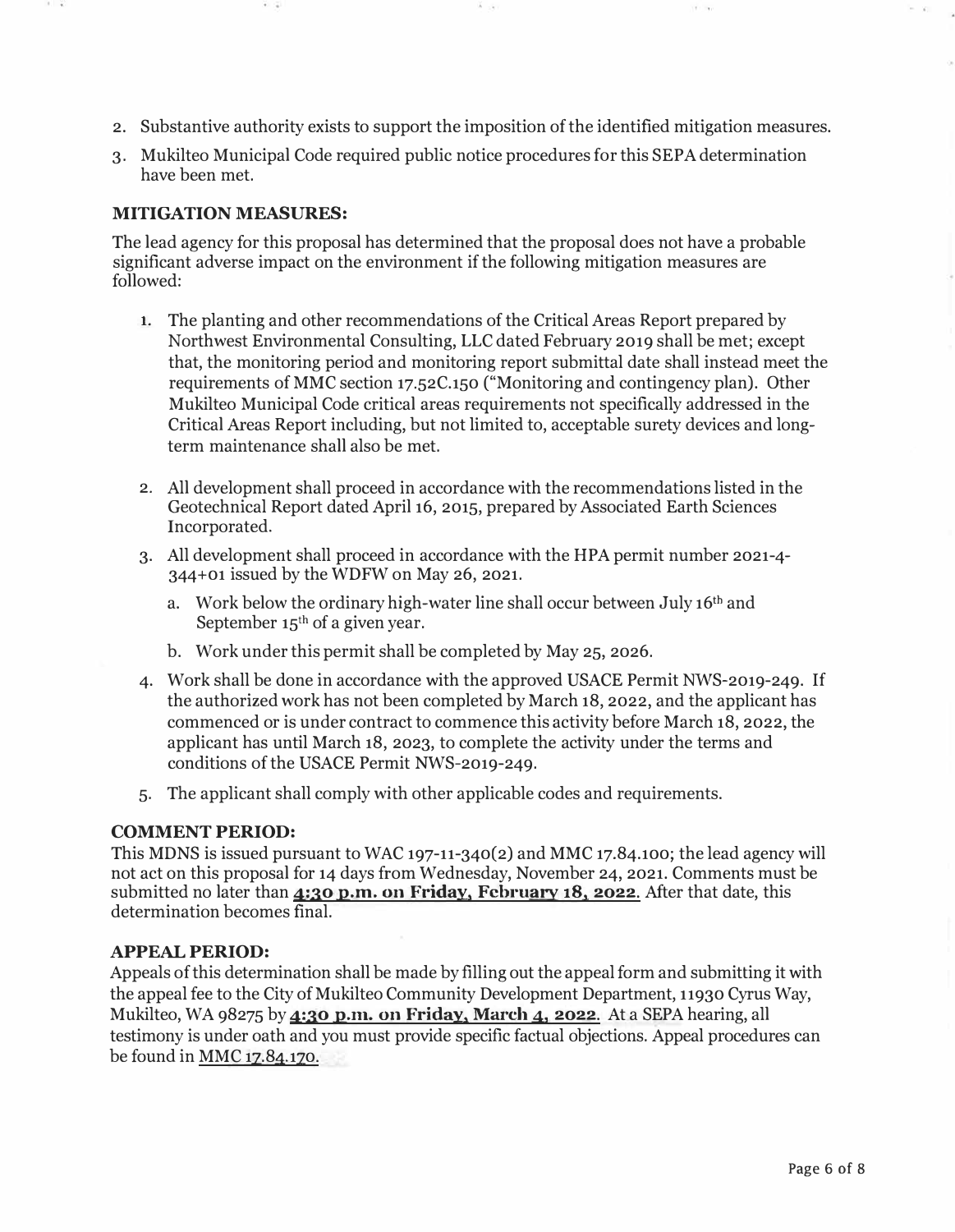City Hall is currently open Monday through Thursday from 7:30 AM-5:00 PM. The building is closed for lunch from 12-1 PM and closed to the public on Fridays. Comments must be delivered by in person, mail, personal delivery to the drop box outside City Hall or by email to lritter@mukilteowa.gov. City Hall is located at 11930 Cyrus Way, Mukilteo, WA 98275. Please call City Hall (425) 263-8000 during regular business hours and arrangements can be made to submit an appeal.

# DOCUMENTS AND MDNS AVAILABILITY:

Copies of the MDNS, Environmental Checklist and related documents are available on the City of Mukilteo website at https://mukilteowa.gov/land-use-action-notices/ or by request from the City of Mukilteo Community Development Department via email (permittech@mukileowa.gov), or phone (425) 263-8000.

# PROJECT CONTACT:

Linda Ritter **Senior Planner** 11930 Cyrus Way Mukilteo, WA 98275  $(425)$  263-8043 lritter@mukilteowa.gov

# SEPA RESPONSIBLE OFFICIAL:

Date: 1/27/2022

Lauren Balisky, Planning Manager for David Osaki, Community Development Director

DATE OF ISSUANCE: February 4, 2022

Review Agencies pc: Project File Applicant / Contact

Signature:

CDD Director Permit Services Parties of Interest / Record Mukilteo Beacon **Everett Herald**